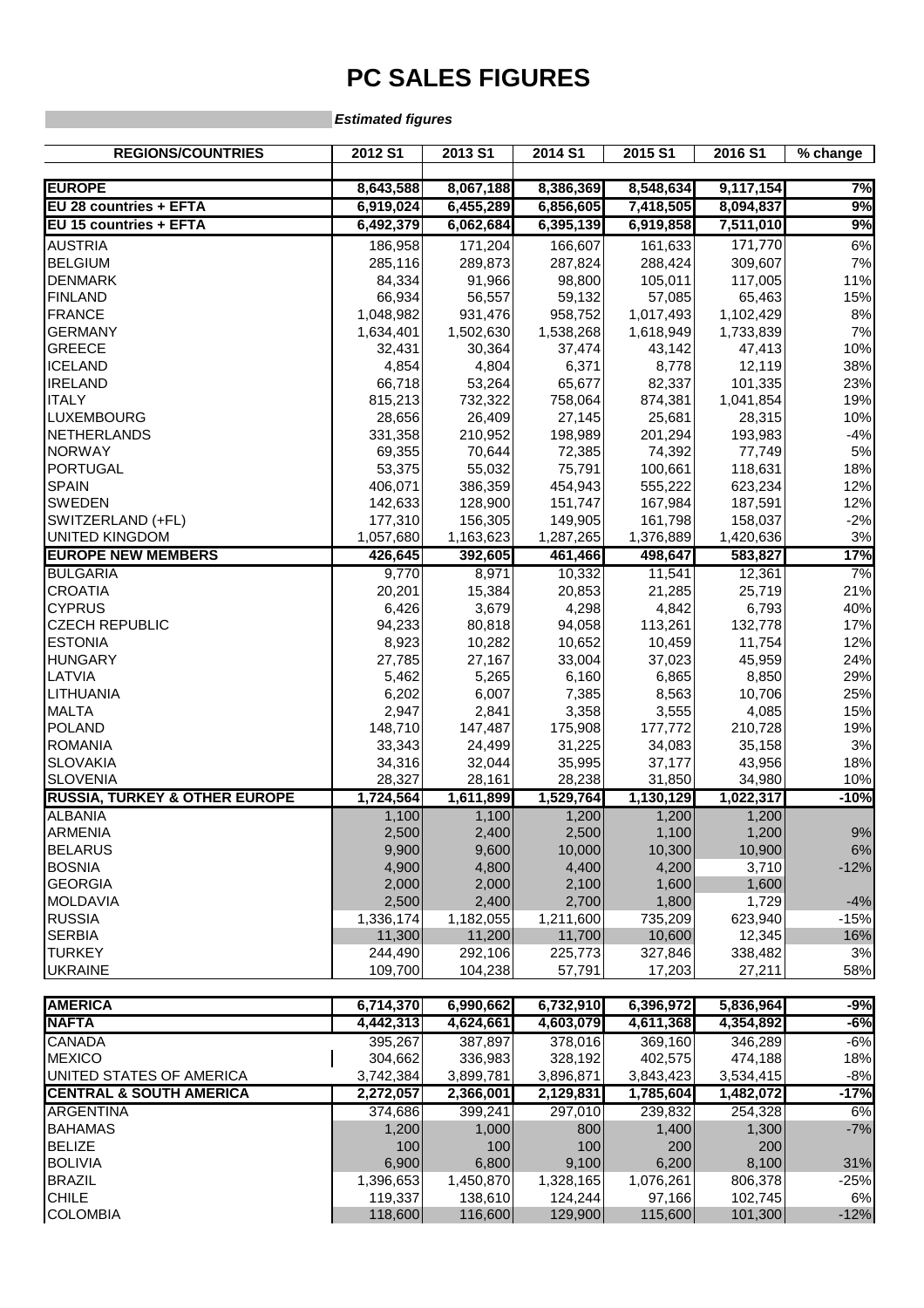| <b>REGIONS/COUNTRIES</b>        | 2012 S1    | 2013 S1    | 2014 S1    | 2015 S1    | 2016 S1    | % change |
|---------------------------------|------------|------------|------------|------------|------------|----------|
| <b>COSTA RICA</b>               | 14,800     | 14,500     | 17,200     | 20,400     | 25,300     | 24%      |
| <b>CUBA</b>                     | 2,000      | 2,000      | 2,000      | 2,000      | 2,300      | 15%      |
| DOMINICAN REPUBLIC              | 1,700      | 1,400      | 1,800      | 2,500      | 2,900      | 16%      |
| <b>ECUADOR</b>                  | 43,917     | 36,970     | 37,288     | 25,400     | 15,200     | $-40%$   |
| <b>EL SALVADOR</b>              | 2,500      | 2,400      | 2,500      | 2,600      | 2,300      | $-12%$   |
| <b>GUADELOUPE</b>               | 5,804      | 5,454      | 5,291      | 5,387      | 5,587      | 4%       |
| <b>GUATEMALA</b>                | 7,900      | 7,800      | 8,500      | 8,800      | 8,800      |          |
| <b>GUYANA</b>                   | 2,110      | 1,911      | 1,978      | 2,011      | 2,128      | 6%       |
| <b>HONDURAS</b>                 | 500        | 500        | 600        | 400        | 400        |          |
| <b>JAMAICA</b>                  | 1,000      | 1,000      | 1,100      | 1,100      | 1,000      | $-9%$    |
| <b>MARTINIQUE</b>               | 4,893      | 4,474      | 4,387      | 5,086      | 5,530      | 9%       |
| <b>NICARAGUA</b>                | 1,500      | 2,000      | 2,500      | 2,300      | 2,600      | 13%      |
| <b>PANAMA</b>                   | 19,800     | 19,400     | 21,100     | 22,800     | 24,400     | 7%       |
| PARAGUAY                        | 9,900      | 9,700      | 10,500     | 9,100      | 9,400      | 3%       |
| PERU                            | 60,870     | 70,771     | 67,168     | 62,647     | 58,876     | $-6%$    |
| PUERTO RICO                     | 27,200     | 26,700     | 28,700     | 23,900     | 20,100     | $-16%$   |
| <b>TRINIDAD &amp; TOBAGO</b>    | 4,000      | 3,900      | 3,100      | 5,100      | 5,200      | 2%       |
| <b>URUGUAY</b>                  | 18,800     | 20,400     | 19,700     | 18,900     | 15,200     | $-20%$   |
| VENEZUELA                       | 25,387     | 21,500     | 5,100      | 3,800      | 500        | $-87%$   |
|                                 |            |            |            |            |            |          |
| <b>ASIA/OCEANIA/MIDDLE EAST</b> | 15,190,271 | 15,997,452 | 17,421,849 | 17,716,373 | 18,411,965 | 4%       |
| <b>AUSTRALIA</b>                | 439,373    | 451,752    | 444,484    | 460,423    | 469,542    | 2%       |
| AZERBAIJAN                      | 6,900      | 10,300     | 11,400     | 4,400      | 2,000      | $-55%$   |
| <b>BAHRAIN</b>                  | 19,800     | 21,200     | 24,300     | 23,300     | 18,600     | $-20%$   |
| <b>BANGLADESH</b>               | 12,200     | 11,700     | 14,400     | 13,900     | 10,600     | $-24%$   |
| <b>BRUNEI</b>                   | 7,400      | 7,200      | 8,900      | 6,800      | 6,500      | $-4%$    |
| <b>CAMBODIA</b>                 | 1,000      | 1,000      | 1,200      | 500        | 500        |          |
| <b>CHINA</b>                    | 7,613,469  | 8,665,128  | 9,633,436  | 10,109,161 | 11,042,303 | 9%       |
| <b>HONG-KONG</b>                | 21,370     | 18,098     | 23,322     | 25,542     | 23,909     | $-6%$    |
| <b>INDIA</b>                    | 1,471,247  | 1,333,347  | 1,290,966  | 1,359,736  | 1,420,266  | 4%       |
| <b>INDONESIA</b>                | 372,108    | 415,772    | 445,412    | 384,985    | 421,408    | $9\%$    |
| <b>IRAQ</b>                     | 39,500     | 38,200     | 29,900     | 16,400     | 8,300      | $-49%$   |
| <b>IRAN</b>                     | 445,300    | 337,600    | 542,300    | 515,100    | 478,700    | $-7%$    |
| <b>ISRAEL</b>                   | 93,900     | 97,600     | 111,700    | 120,700    | 136,600    | 13%      |
| <b>JAPAN</b>                    | 2,525,764  | 2,311,344  | 2,566,547  | 2,251,752  | 2,132,655  | $-5%$    |
| <b>JORDAN</b>                   | 5,700      | 7,100      | 7,700      | 7,200      | 7,500      | $4%$     |
| <b>KAZAKSTAN</b>                | 35,801     | 63,569     | 70,607     | 48,843     | 18,990     | $-61%$   |
| <b>KYRGYZSTAN</b>               | 2,000      | 2,000      | 2,000      | 2,000      | 700        | $-65%$   |
| <b>KUWAIT</b>                   | 57,600     | 61,000     | 61,900     | 60,600     | 42,400     | $-30%$   |
| <b>LAOS</b>                     | 2,500      | 2,900      | 4,800      | 2,700      | 2,400      | $-11%$   |
| <b>LEBANON</b>                  | 17,500     | 17,300     | 18,800     | 18,900     | 18,900     |          |
| <b>MACEDONIA</b>                | 2,500      | 1,000      | 1,300      | 1,600      | 1,800      | 13%      |
| <b>MALAYSIA</b>                 | 265,901    | 275,991    | 296,779    | 286,533    | 244,357    | $-15%$   |
| <b>MONGOLIA</b>                 | 1,000      | 700        | 500        | 300        | 500        | 67%      |
| <b>MYANMAR</b>                  | 1,000      | 1,000      | 500        | 500        | 700        | 40%      |
| <b>NEPAL</b>                    | 1,800      | 1,700      | 2,600      | 2,000      | 3,000      | 50%      |
| <b>NEW CALEDONIA</b>            | 3,719      | 3,342      | 2,973      | 2,867      | 2,574      | $-10%$   |
| <b>NEW ZEALAND</b>              | 38,145     | 39,779     | 44,284     | 46,322     | 47,698     | 3%       |
| <b>OMAN</b>                     | 64,200     | 68,300     | 67,900     | 59,100     | 54,000     | $-9%$    |
| <b>PAKISTAN</b>                 | 85,495     | 69,469     | 65,904     | 92,999     | 91,674     | $-1%$    |
| PALESTINE                       | 10,700     | 10,300     | 10,300     | 10,300     | 10,300     |          |
| <b>PHILIPPINES</b>              | 21,860     | 35,645     | 49,471     | 52,778     | 62,560     | 19%      |
| <b>QATAR</b>                    | 29,600     | 31,700     | 35,000     | 33,800     | 24,800     | $-27%$   |
| <b>SAUDI ARABIA</b>             | 266,800    | 278,200    | 310,000    | 328,100    | 263,600    | $-20%$   |
| <b>SINGAPORE</b>                | 17,197     | 13,688     | 12,311     | 25,797     | 43,423     | 68%      |
| <b>SOUTH KOREA</b>              | 649,348    | 638,244    | 683,279    | 740,316    | 814,617    | 10%      |
| <b>SRI LANKA</b>                | 4,000      | 4,900      | 6,800      | 6,100      | 11,300     | 85%      |
| <b>SYRIA</b>                    | 17,900     | 17,300     | 16,400     | 16,300     | 16,300     |          |
| <b>TAJIKISTAN</b>               | 3,000      | 2,900      | 3,000      | 3,000      | 900        | $-70%$   |
| <b>TAHITI</b>                   | 1,500      | 1,200      | 1,200      | 1,100      | 1,200      | 9%       |
| <b>TAIWAN</b>                   | 115,977    | 110,163    | 122,907    | 122,690    | 115,602    | $-6%$    |
| <b>THAILAND</b>                 | 251,992    | 371,666    | 205,620    | 173,755    | 154,703    | $-11%$   |
| <b>TURKMENISTAN</b>             | 2,200      | 2,200      | 2,300      | 2,200      | 2,100      | $-5%$    |
| UNITED ARAB EMIRATES            | 104,500    | 100,900    | 101,300    | 104,500    | 84,500     | $-19%$   |
| <b>UZBEKISTAN</b>               | 22,200     | 22,200     | 22,500     | 22,500     | 21,700     | $-4%$    |
| <b>VIETNAM</b>                  | 16,305     | 19,855     | 41,447     | 60,132     | 74,484     | 24%      |
| <b>YEMEN</b>                    | 1,000      | 1,000      | 1,200      | 1,100      | 800        | $-27%$   |
|                                 |            |            |            |            |            |          |